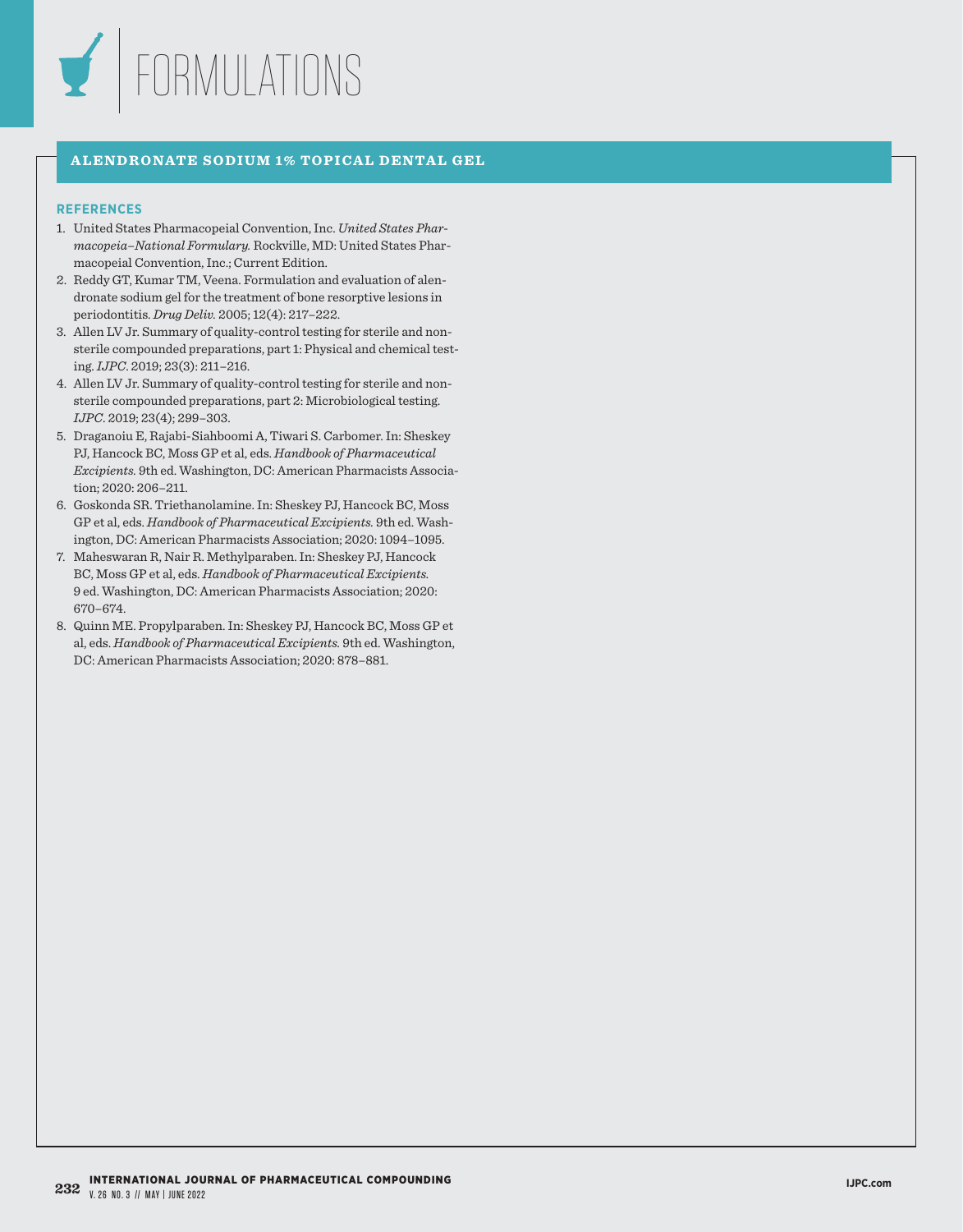# **AZSTARYS IN ORA-BLEND SINGLE DOSE**

- 1. United States Pharmacopeial Convention, Inc. *United States Pharmacopeia–National Formulary.* Rockville, MD: United States Pharmacopeial Convention, Inc.; Current revision.
- 2. Corium. AZSTARYS [product information]. [AZSTARYS Website.] Available at: https://azstarys.com. Accessed September 3, 2021.
- 3. Perrigo. Ora-Blend [product information]. [Perrigo Website.] Available at: www.perrigo.com. Accessed September 3, 2021.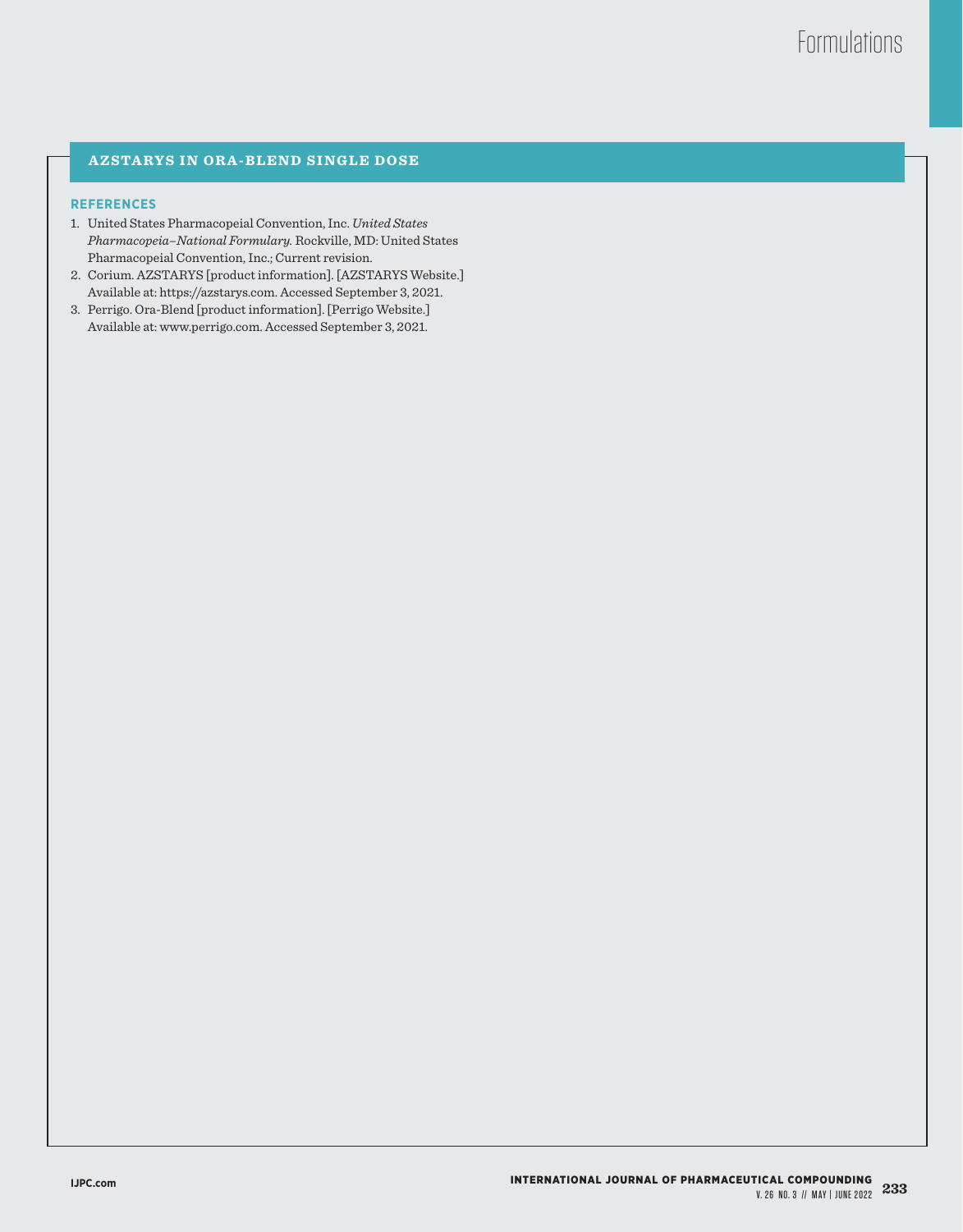# **CANDESARTAN CILEXETIL 1 MG-ML SYRUP**

- 1. United States Pharmacopeial Convention, Inc. *United States Pharmacopeia–National Formulary.* Rockville, MD: United States Pharmacopeial Convention, Inc.; Current Edition.
- 2. Musko M, Sznitowska M. Use of compounded dispersing media for extemporaneous pediatric syrups with candesartan cilexetil and valsartan. *ACTA Pharm*. 2014; 64(4): 463–474.
- 3. Allen LV Jr. Summary of quality-control testing for sterile and nonsterile compounded preparations, part 1: Physical and chemical testing. *IJPC*. 2019; 23(3): 211–216.
- 4. Allen LV Jr. Summary of quality-control testing for sterile and nonsterile compounded preparations, part 2: Microbiological testing. *IJPC*. 2019; 23(4): 299–303.
- 5. Shah HC, Singh KK. Sucrose. In: Sheskey PJ, Hancock BC, Moss GP et al, eds. *Handbook of Pharmaceutical Excipients.* 9th ed. Washington, DC: American Pharmacists Association; 2020: 1037–1041.
- 6. Hirsch D. Sorbitol. In: Sheskey PJ, Hancock BC, Moss GP et al, eds. *Handbook of Pharmaceutical Excipients.* 9th ed. Washington, DC: American Pharmacists Association; 2020: 1002–1005.
- 7. Lou H, Alvarez-Nunez FA, Daurio D. Glycerin. In: Sheskey PJ, Hancock BC, Moss GP et al, eds. *Handbook of Pharmaceutical Excipients*. 9th ed. Washington, DC: American Pharmacists Association; 2020: 453–457.